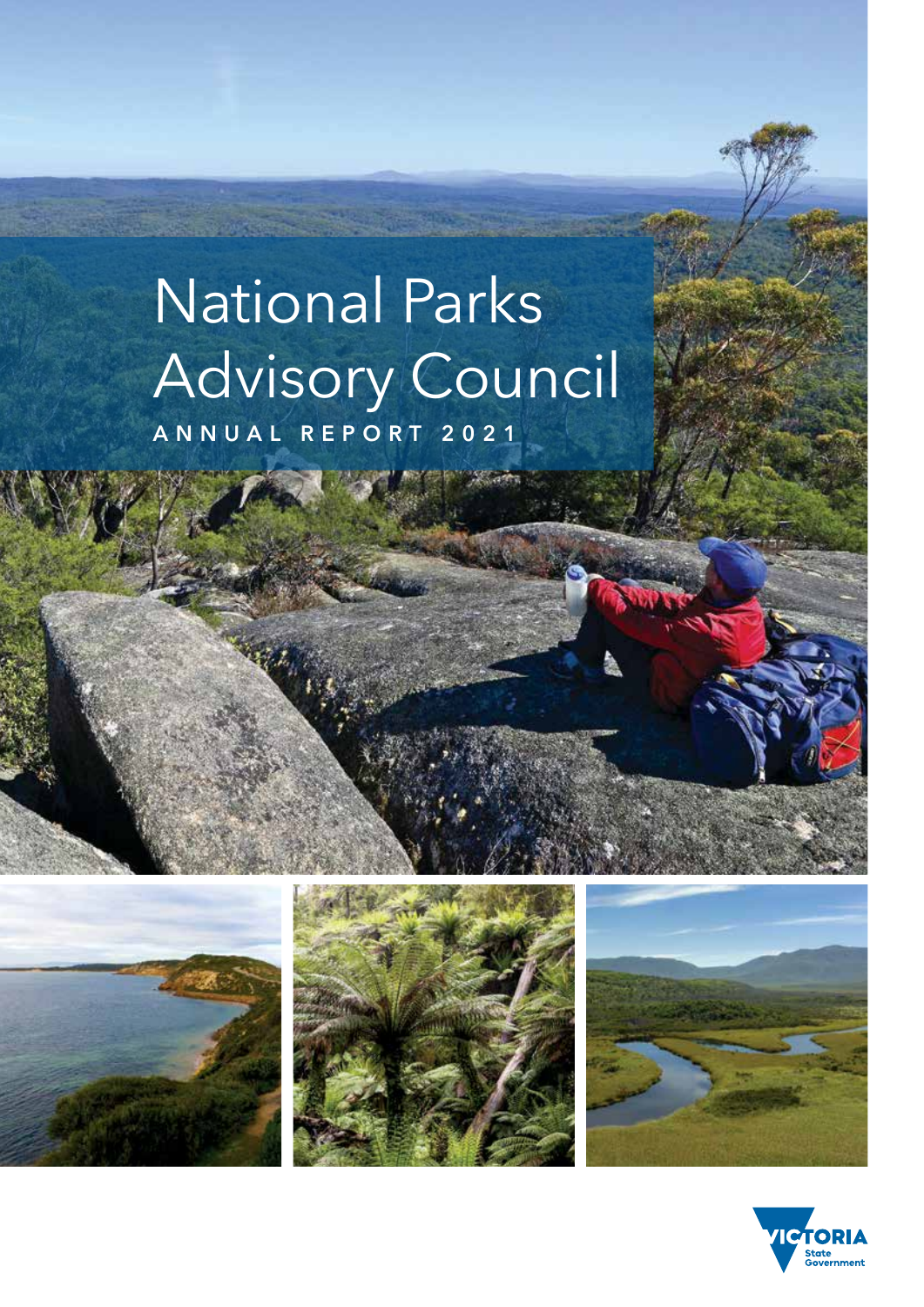# Published by

the Victorian Government Department of Environment, Land, Water & Planning Melbourne, September 2021

© The State of Victoria Department of Environment, Land, Water & Planning 2021

This publication is copyright. No part may be reproduced by any process except in accordance with the provisions of the *Copyright Act 1968*.

Authorised by the Victorian Government, 8 Nicholson Street, East Melbourne 3002.

Report design and layout by Starling

ISSN: 1834 - 1217 (online)

For more information contact the DELWP Customer Service Centre 136 186

#### **Disclaimer**

This publication may be of assistance to you but the State of Victoria and its employees do not guarantee that the publication is without flaw of any kind or is wholly appropriate for your particular purposes and therefore disclaims all liability for any error, loss or other consequence which may arise from you relying on any information in this publication.

### **Accessibility**

If you would like to receive this publication in an accessible format, such as large print or audio, please telephone 136 186, or through the National Relay Service (NRS) using a modem or textphone/teletypewriter (TTY) by dialling 1800 555 677, or email [customer.service@delwp.vic.gov.au](mailto:customer.service@delwp.vic.gov.au)

This document is also available in PDF format on the internet at [www.delwp.vic.gov.au](https://www.delwp.vic.gov.au)

Front cover photo credits:

*Top —* View of Croajingolong National Park from Mt Everard, Andrew Barnes *Bottom left —* Point Nepean National Park, supplied by Parks Victoria *Bottom centre —* Tarra Bulga National Park, Josie Withers *Bottom right —* Darby River – Wilsons Promontory National Park, Mark Watson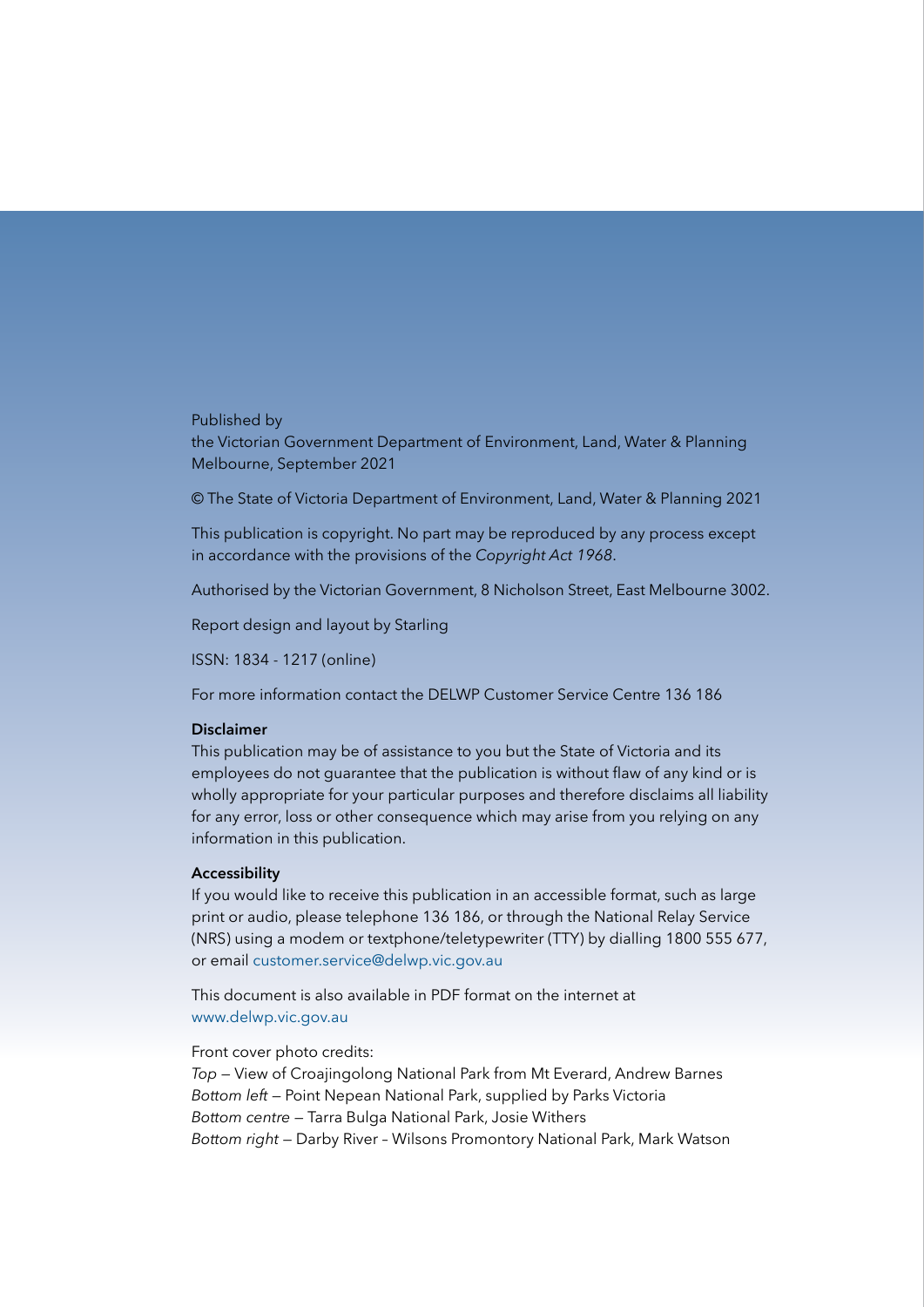# **Contents**

| Foreword                      | $\overline{2}$ |
|-------------------------------|----------------|
| <b>The Council</b>            | 3              |
| Statutory responsibilities    | 3              |
| The Act                       | 3              |
| The parks system              | 3              |
| Membership                    | 3              |
| <b>Current members</b>        | 4              |
| <b>Council activities</b>     | 6              |
| Program                       | 6              |
| <b>Council meetings</b>       | 6              |
| Advice to the Minister        | 6              |
| <b>Mountain Bike Strategy</b> | 8              |
| Attendance at meetings        | 9              |
| Presentations                 | 9              |
| <b>Expenditure</b>            | 10             |
| Administration                | 10             |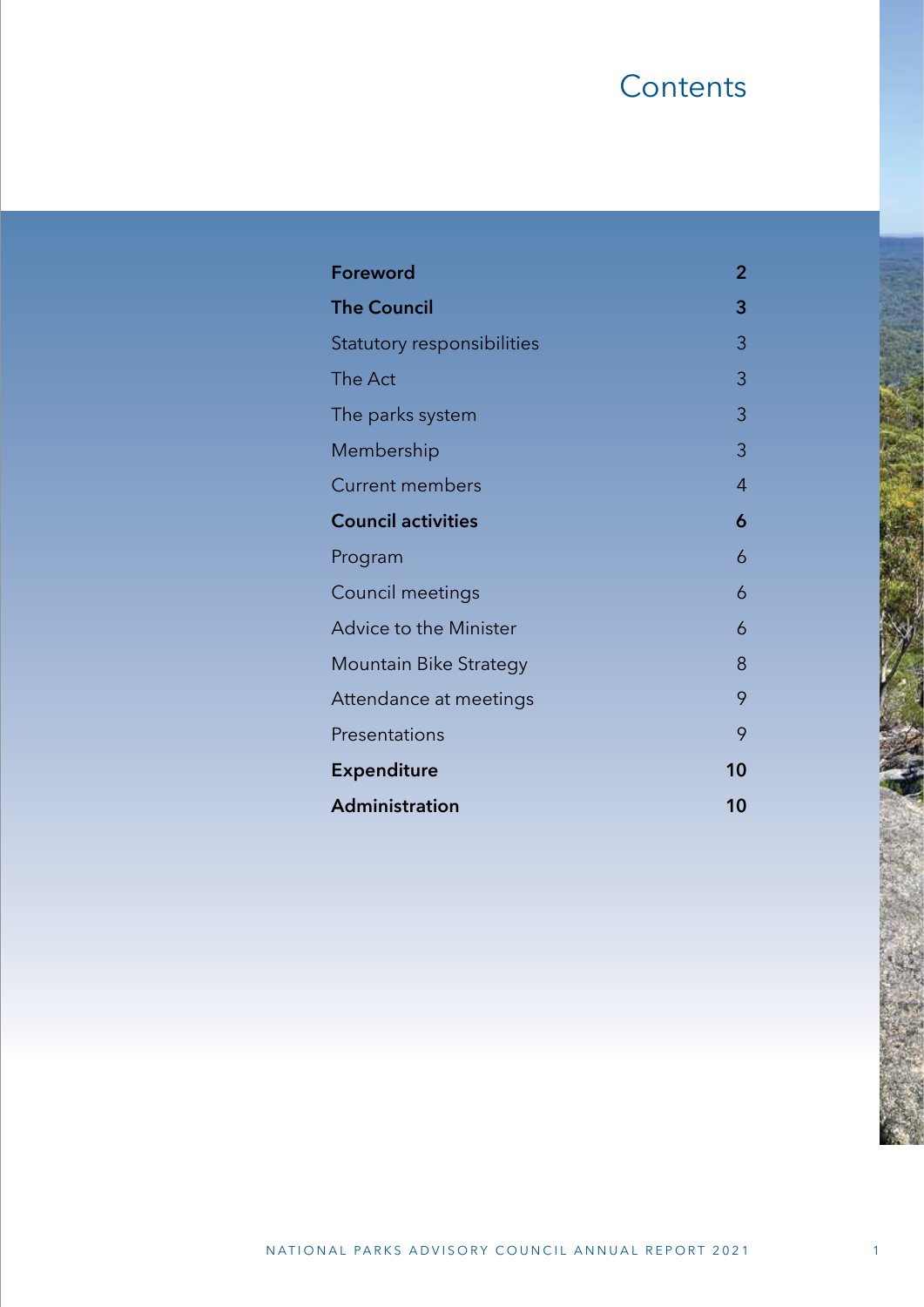# <span id="page-3-0"></span>Foreword

It is with pleasure that we provide the Annual Report of the National Parks Advisory Council (Council) to the Minister, the Hon. Lily D'Ambrosio MP, Minister for Energy, Environment and Climate Change.

Council met five times in 2020-21. Council's meeting schedule and its ability to meet face-to-face, and undertake field trips were significantly impacted in the past year due to the COVID-19 pandemic.

During 2020-21 Council formally advised the minister on two matters for which advice was required under the *National Parks Act 1975* in accordance with sections 40 (3) and 30AAAC. Council's deliberations on Beach Energy Limited's application to undertake petroleum operations within Port Campbell National Park were informed by an earlier, instructive field trip to the park, and from on-site briefings by the proponent and Parks Victoria staff, and subsequent elaboration at Council meetings. Similarly, a previous field visit to Point Nepean National Park assisted in consideration of a 42 year lease for the University of Melbourne and Monash University for a research and education facility within the park. Council wishes to place on record its appreciation for the input received from all of the parties involved in these applications.

In addition to the above matters, Council maintains its on-going interest in established issues relating to the parks estate, as well as emerging issues and changing park user needs. Council considers that one such emerging issue is the requirement for a statewide mountain bike strategy particularly as it relates to the use and construction of trails in parks managed under the National Parks Act.

Once again this year Council brought its diverse experience to briefings and discussions regarding a wide range of park management matters, including:

- progress on the western grasslands reserve
- progress on joint management arrangements
- feral herbivore control
- heritage asset management
- the Point Nepean Field Station development
- the development of the new Yallock-Bulluk Marine and Coastal Park on the Bass Coast

Council has been particularly well supported in its work by the Department of Environment, Water, Land and Planning (DELWP) and by Parks Victoria, and continues to benefit from the participation as observers and contributors at Council meetings of the respective representatives of these agencies, Ms Frances Northeast and Mr Matthew Jackson.

My thanks to members of Council who have contributed to Council's deliberations and to Executive Officer Sylvie Bideau for her continued support during a challenging year. I particularly want to acknowledge the work and leadership of the previous Convenor, Mr Doug Humann AM who resigned in October 2020.

**Anna Foley**

Convenor 31 August 2021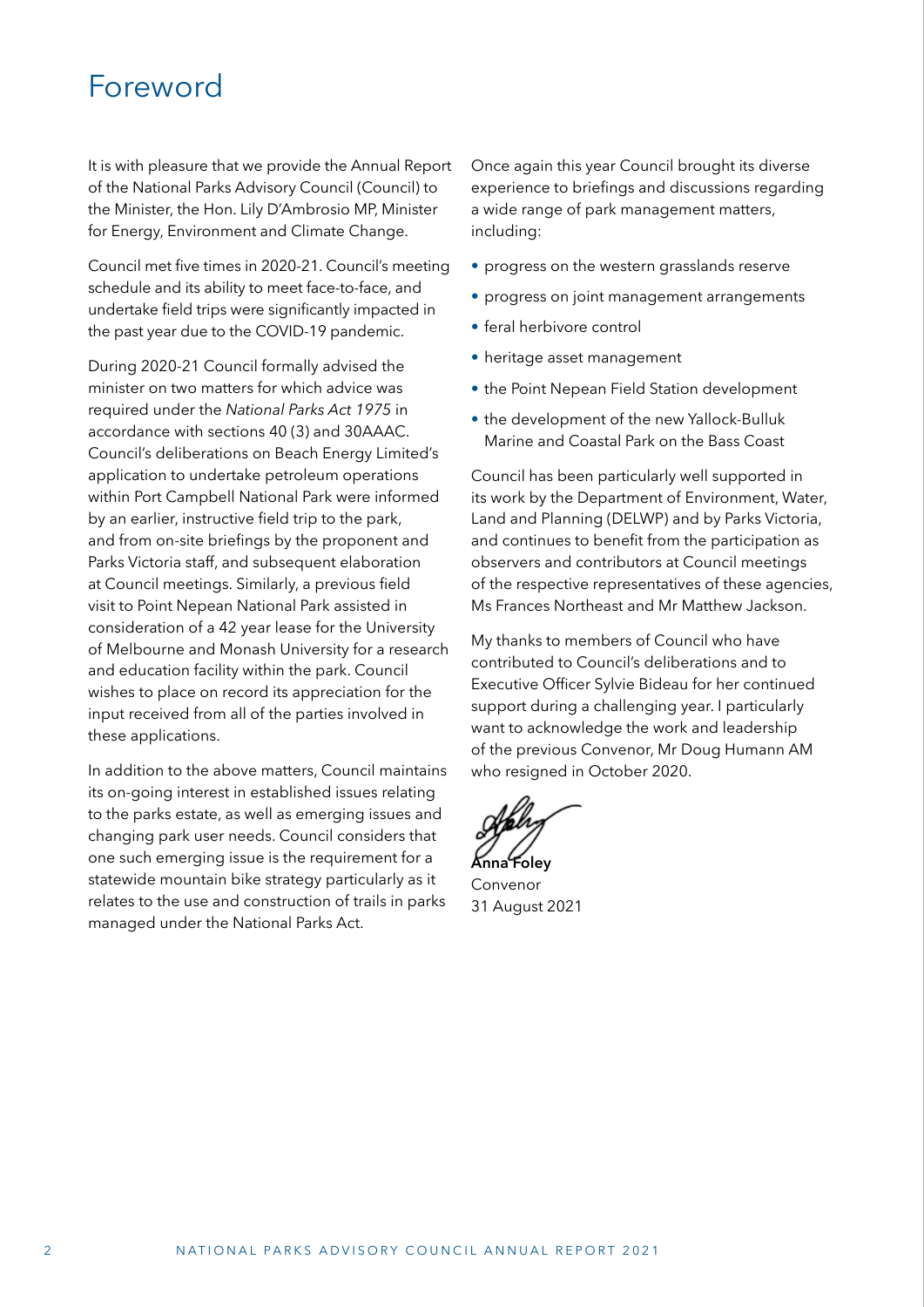# <span id="page-4-0"></span>The Council

The National Parks Advisory Council (Council) is established under section 10 of the *National Parks Act 1975* (the Act). In 2020-21, the responsible Minister was the Hon. Lily D'Ambrosio MP, Minister for Energy, Environment and Climate Change.

# **Statutory responsibilities**

Under section 11 of the Act the functions of the Council are to:

- advise the Minister generally in relation to the administration of the Act and on particular matters in relation to that administration on which its advice is sought by the Minister
- advise the Minister on any proposed excision from a park referred to it by the Minister
- submit to the Minister within three months after each year ending on 30 June a report on the performance of its functions during that year

In addition to these functions, the Minister is required to seek advice from the Council in relation to the granting of:

- certain leases within parks, under sections 19G, 30AAA, 30AAAC, 31AA, 31AABB, 32CA and 32CC of the Act.
- consents in relation to various earth resources tenements and operations within parks, under section 40 of the Act.

# **The Act**

The Act governs the protection, use and management of Victoria's parks system. It provides a strong framework for ensuring that the uses and management of the parks are compatible with the long-term maintenance of their natural and cultural values.

# **The parks system**

As at 30 June 2021, there were 139 parks and other areas, with a total area of approximately 3.47 million hectares managed under various provisions of the Act. These areas comprised 45 national parks, 3 wilderness parks, 26 state parks, 13 marine national parks, 11 marine sanctuaries, 11 marine and/or coastal parks or reserves, 14 other parks and reserves, 1 landscape conservation area (comprising seven component areas) and 15 non-scheduled areas. In addition, there were 19 wilderness zones and 22 remote and natural areas located within 13 national parks, and 4 designated water supply catchment areas within 3 national parks.

# **Membership**

Council consists of eight members with specific skills and experience, appointed by the Governor in Council:

- two people with skills or experience relating to the preservation and the protection of parks
- one who is a professor or teacher of ecology at a university in Victoria
- one with experience in local government who resides in a municipality in which there is a park
- four (at least two of whom reside outside of the metropolitan area) with experience with matters affecting the interests of the community.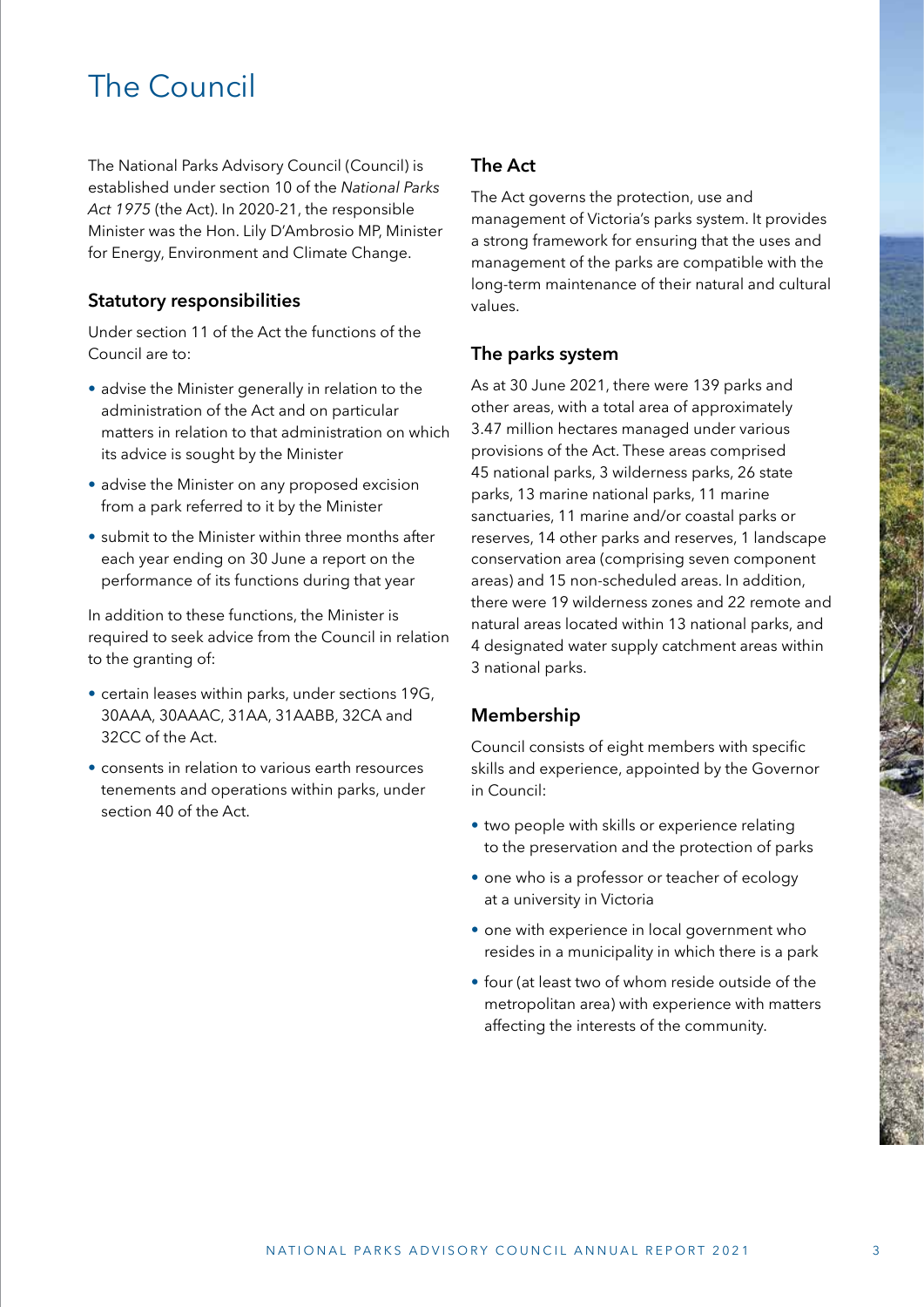## <span id="page-5-0"></span>**Current members**

The members of the Council on 30 June 2021 were:

#### *Ms Anna Foley (Interim Convenor)*

Ms Foley is an experienced environmental advisor with a background in ecology, statutory planning, heritage, and community engagement. She is the Regional Operations Manager at Trust for Nature, overseeing a protected area network of more than 100,000 hectares. Prior to this role Ms Foley was the Conservation Manager at the National Trust of Australia (Victoria), regularly appearing at Planning Panels and VCAT to advocate for natural and cultural heritage protection. Ms Foley is an alternate member of the Heritage Council of Victoria and a member of the Reference Areas Advisory Committee, as well as volunteering for the National Trust.

# *Mr Michael Fendley (Member)*

Mr Fendley lives on a small farm near Dunkeld in western Victoria. He has a life-long interest in Victoria's parks and environment, studying ecology and environmental planning at university before becoming one of the first environment officers for Local Government in Australia. He was Conservation Manager for Birds Australia (now Birdlife Australia), member of seven threatenedspecies recovery teams, CEO of the Victorian National Parks Association during the creation of the Marine and Box-Ironbark parks systems, Manager of the Green Steps Program at Monash University and Manager Sustainability Programs for DSE (now DELWP) in Barwon- South West.

#### *Mr Adam McLean (Member)*

Mr McLean has been a practising lawyer for over 30 years – 22 years as a barrister. Mr McLean specialises in native title and land rights, industrial relations, and board governance and has also advised many traditional owner groups in their negotiations for Aboriginal owned and comanaged national parks and reserves in Victoria, NSW and Queensland. Before law, Mr McLean gained an honours degree in zoology and during completion of his honours thesis surveyed Point Nepean Army Reserve. Mr McLean was raised in the Mornington Peninsula and has a keen interest in conservation, parks and reserves.

#### *Ms Judy Dixon (Member)*

Ms Dixon is a rural resident and Director of JADE Comm, a business specialising in delivery of training, strategic project and communication services. Ms Dixon has extensive experience working in the local government sector across communications, tourism, economic development and organisational development. Her focus is on partnerships and initiatives that strategically contribute toward destination sustainability and within that context is currently working to achieve Mansfield Autism Statewide Services' masterplan development of a therapeutic care farm. Ms Dixon is a former member of the Alpine Resorts Coordinating Council, Mt Buller and Mt Stirling Alpine Resort Management Board and past President of Mansfield Secondary College.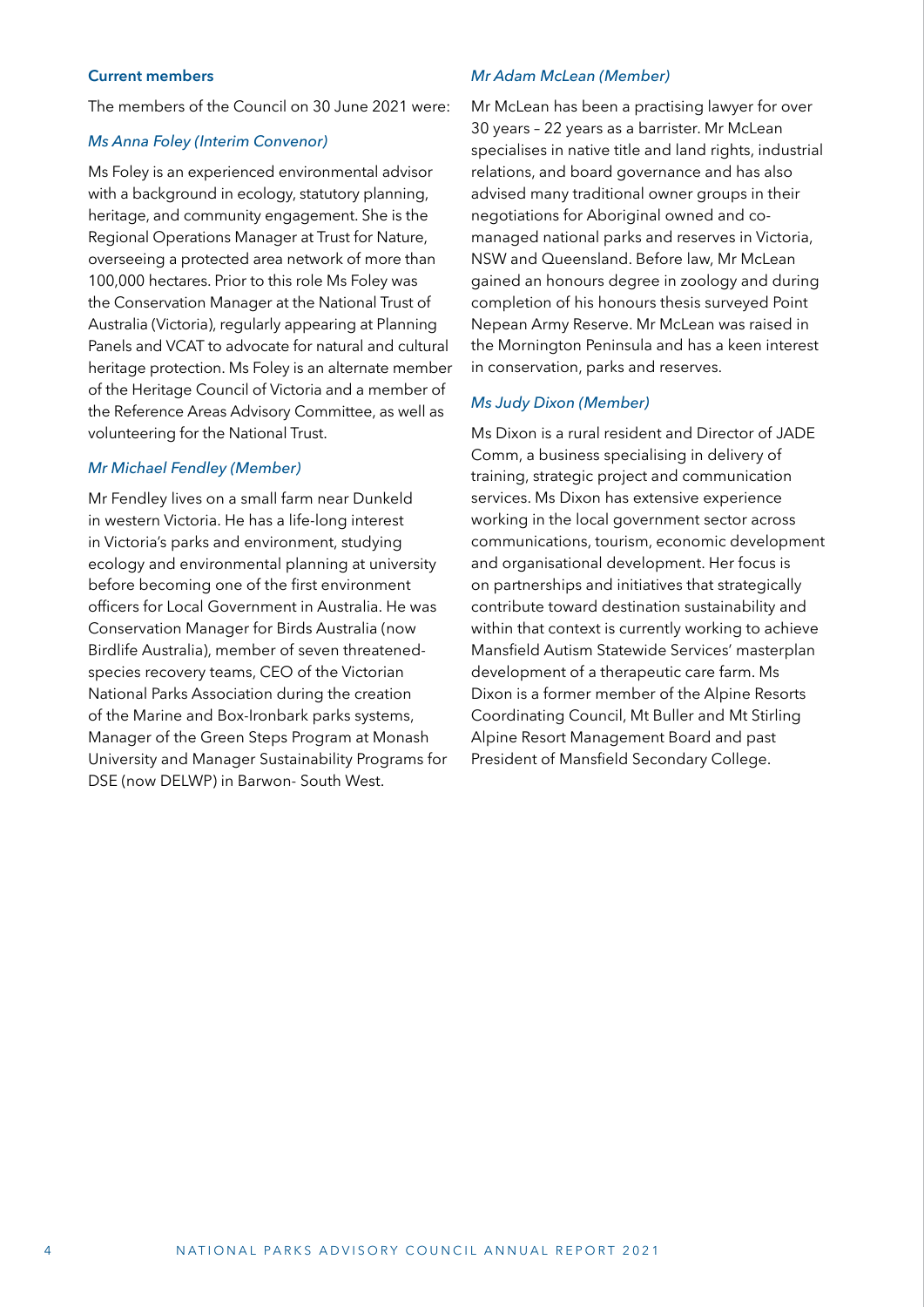#### *Dr Mary-Jane Rogers (Member)*

Dr Rogers is a rural resident with experience in matters affecting the interests of the community and an active member of the Shepparton/ Goulburn Valley community. She is involved in a range of community groups, including in the areas of the environment and community use of parks. Dr Rogers is a part-time research scientist with Agriculture Victoria (DJPR) and has a strong scientific background in plant biology and physiology and in science quality and delivery. She brings to the council many years of experience in natural resource management issues and their effects on the rural community. Dr Rogers was previously a member of NPAC from 2010-2013 and is also a member of the Reference Areas Advisory Committee.

### *Associate Professor Ursula de Jong (Member)*

Dr de Jong is Honorary Associate Professor in the School of Architecture and Built Environment, at Deakin University, Geelong. She is a Research Associate of HOME, a Deakin University Research Hub, providing evidence-based, communitytailored housing and social inclusion strategies. She is Honorary Research Fellow in Deakin's School of Architecture and Built Environment, Architecture Vacancy Lab – a research centre investigating vacant spaces – industrial, urban, rural; critical vacancy in architecture as a discipline; and architectural pedagogy, linking innovative teaching and practice to research. Dr de Jong is an architectural historian and a researcher of place. Dr de Jong was lead investigator on the recently completed Australia Research Council Sea Change Linkage Grant (2011-2016) which considered the impact of change on the coastal communities of Sorrento and Queenscliff in Victoria. Dr de Jong is Director of the National Trust of Australia (Victoria), a member of the National Liturgical Architecture and Art Council (NLAAC) and President of the Nepean Conservation Group which has cared for the local environment since 1973 and oversees twenty local Friends' Groups on the tip of the Mornington Peninsula, two in the Mornington Peninsula National Park and one in Point Nepean National Park. In 2017 she was appointed to the Point Nepean National Park Management Advisory Committee, which concluded its work in June 2021. In 2017 she was appointed Chair of the Reference Areas Advisory Committee.

### *Mr Chris Rose Member (Member)*

Mr Rose is acknowledged as a world leader and expert in the management of national parks and reserved lands. He has worked in the areas of public land management, tourism and regional development and emergency management and recovery for over 35 years. Mr Rose has held positions in State and local government in Victoria, the Tasmanian Parks and Wildlife Service, and from 1996 to 2015, in Parks Victoria. His career at Parks Victoria included managing many of the State's outstanding protected areas in various executive roles including 12 months as Acting Chief Executive Officer of Parks Victoria. He left the sector in 2015 to start his own consulting firm specialising in business strategy and ecotourism development.

#### *Observers – Parks Victoria, DELWP*

Recognising the critical role which DELWP and Parks Victoria play in decisions regarding Victoria's parks, representatives of these two organisations attend and participate in meetings as observers but do not have any decision-making responsibilities. Council has benefitted from participation by Ms Frances Northeast as nominee of the DELWP Secretary, and Mr Matthew Jackson who is the Chief Executive Officer of Parks Victoria.

#### *Resignations*

Mr Doug Humann AM, resigned as Convenor of the National Parks Advisory Council effective 7 October 2020.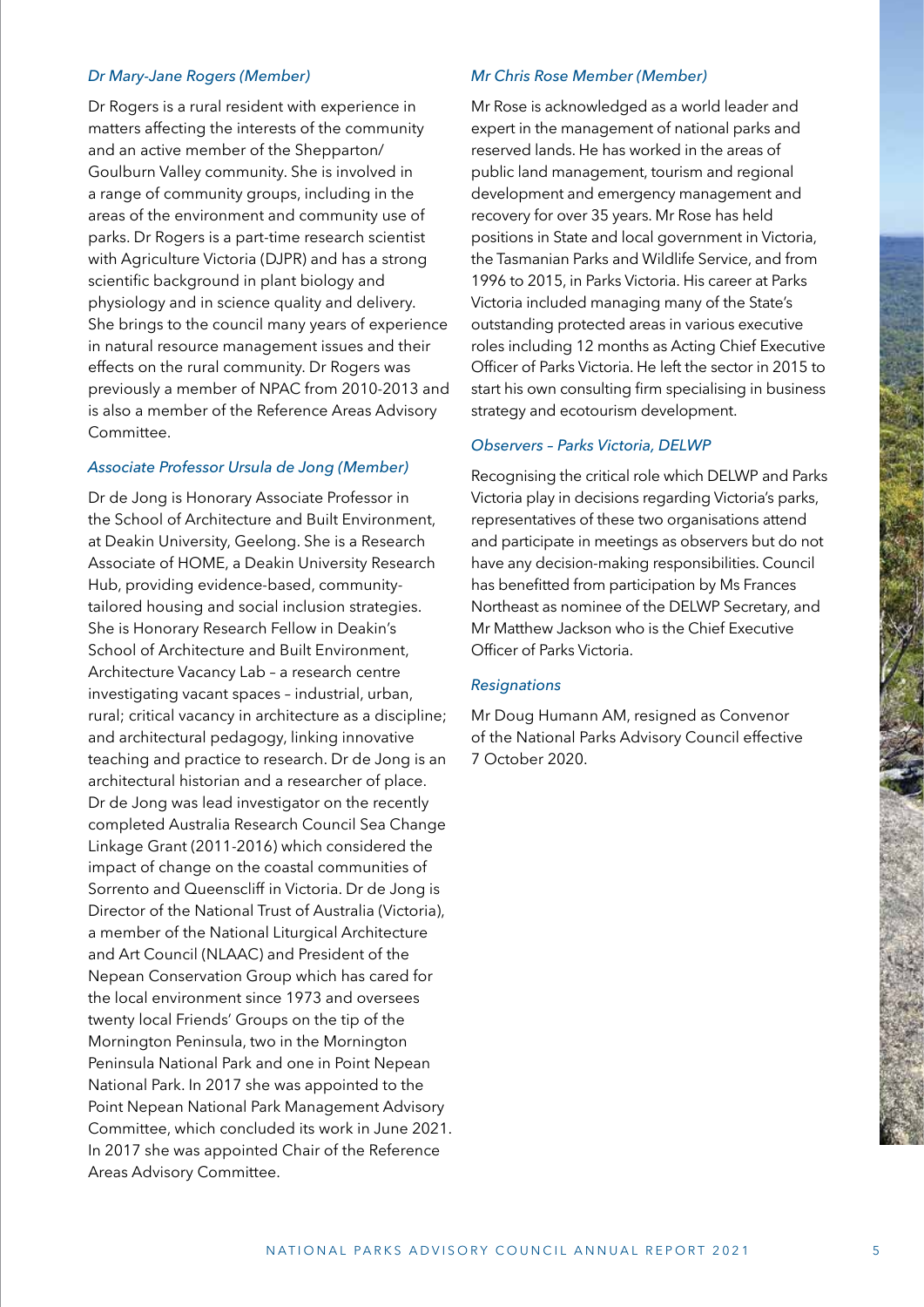# <span id="page-7-0"></span>Council activities

# **Program**

Council structures its work program according to its statutory responsibilities, providing advice on key government investigations, policies and strategies, and fulfils its corporate governance responsibilities.

Council continued to take a close interest in onground park management discussions with Parks Victoria field staff and regular briefings by Parks Victoria and DELWP staff. Field visits, which play an important role in developing Council's appreciation of on-ground circumstances and issues, were not able to be undertaken during the year due to Covid-19 conditions.

# **Council meetings**

Council met five times during the year (see Table 1).

### Table 1: Dates of Council meetings

| Meeting No. 291       | 6 October 2020  |
|-----------------------|-----------------|
| Meeting No. 292       | 9 December 2020 |
| Meeting No. 293       | 16 March 2021   |
| Extraordinary meeting | 16 June 2021    |
| Meeting No. 294       | 21 June 2021    |

# **Advice to the Minister**

# **Consent to undertake petroleum operations within Port Campbell National Park by Beach Energy Limited under Section 40 of the Act**

Council was requested, in accordance with section 40(3) of the Act, to advise the Minister on the application for consent by Beach Energy Limited to undertake petroleum operations within the Port Campbell National Park.

This followed Council's consideration of the exploration phase of the project in November 2018. Council undertook a comprehensive site inspection of the proposed project area in March 2019 and provided subsequent advice to the Minister on 23 April 2019.

Council received a presentation from Beach Energy representatives on 16 March 2021 specifically regarding the production operations. From information gathered during that presentation, and briefings by Parks Victoria staff, Council members noted:

- Beach Energy's exploration activities for the Enterprise 1 site have been undertaken to the satisfaction of Parks Victoria and Council understands the proponent has been compliant in all aspects of the conditions set by the Minister on the approval for the exploration activities.
- For this consent application, no further works are required/proposed within the national park.
- A suite of works is proposed outside the national park, with the impact on the park and park users likely to be limited to minor visual and noise impacts experienced from the Great Ocean Road. Parks Victoria has assessed that the proposal has minimal impacts on the park's values and visitor experiences.
- A fixed term of 20 years for the consent was proposed by Parks Victoria, and Council noted it would not want to see a perpetual consent issued for this activity.
- Similarly, it may be prudent to consider a condition that requires Beach Energy to provide a plan that details how the facility, both above and below ground, will be decommissioned at the end of the project, for example within 22 years of any consent being granted.

Following its March meeting, Council subsequently provided advice to the Minister. In its advice, Council noted it was supportive of the conditions outlined in the draft section 40 consent prepared by Parks Victoria, and in terms of the short term and immediate impact of the works on the Park, Council saw no reason for the Minister to withhold consent under section 40 of the Act.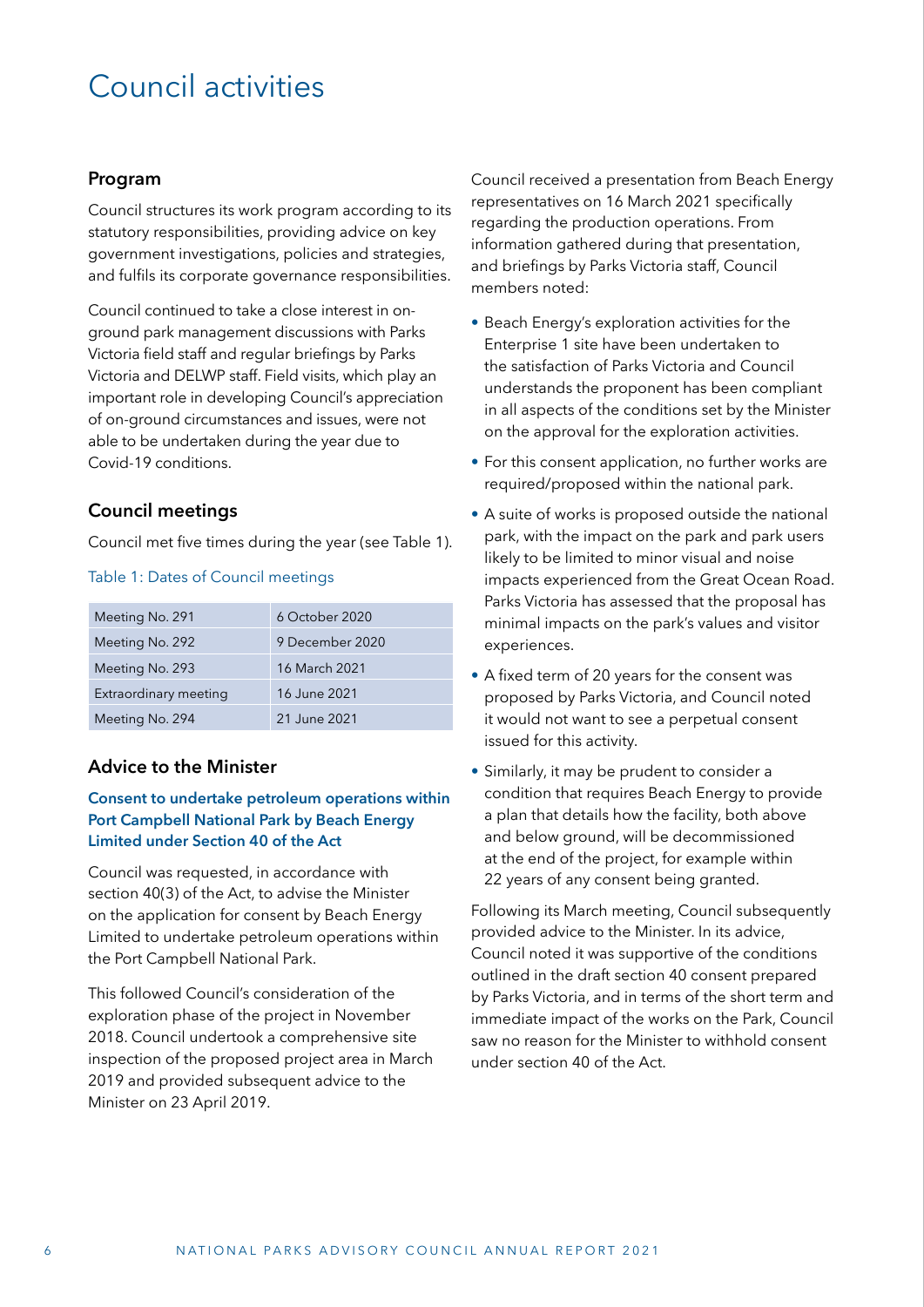Council did consider, however, the broader environmental and climatic context in which it viewed this proposal. For example, the Black Summer fires had a severe impact on the national parks estate and the communities surrounding them, and in its advice to the Minister, Council noted the scale and frequency of such natural disasters is increasing under climate change.

Council's advice further noted that *Victoria's Climate Change Framework* provided direction that government decisions should *integrate environmental, economic, health and social considerations in the short, medium and longterm* and that decisions should be informed by *assessment of climate risks and contribution to Victoria's emissions.*

Council's advice included reference to research suggesting that if we are to have a better than 75% chance of staying below the 2 degrees Celsius warming limit, more than 70 per cent of Australia's existing, conventional reserves of gas will have to remain underground. In line with *Victoria's Climate Change Adaptation Plan 2017-2020* and the Government's 2016 commitment to action to keep global warming well below 2 degrees Celsius above pre-industrial levels, Council's advice encouraged the Government to consider how the Beach Energy proposal would impact the Government's ability to meet this vital commitment.

# **New 42 year lease to the University of Melbourne and Monash University for a research and education facility, Point Nepean National Park**

Council was requested to consider a Parks Victoria proposal to recommend that the Minister grant a 42 year lease pursuant to section 30AAAC of the Act for the University of Melbourne and Monash University in Point Nepean National Park. The purpose of this lease is to develop a research and education facility, subject to the final design being consistent with the Point Nepean Research and Education Field Station Development and Operation Plan.

Council met on 16 June 2021 to receive a briefing from Parks Victoria about the proposed development in the Quarantine Station Precinct within Point Nepean National Park, and to consider the key lease terms as proposed by Parks Victoria.

Council was supportive of the lease being issued in accordance with the key lease terms as outlined in Parks Victoria's briefing papers to Council.

In considering the proposed lease, Council noted that:

- The lease conditions appear to be comprehensive and reasonable.
- Detailed design for the development remains to be completed and will be subject to approval from Parks Victoria.
- Relevant statutory approvals will be sought by the proponent, including from Mornington Peninsula Shire Council and any referral authorities under the *Planning and Environment Act 1987*, Heritage Victoria in relation to matters under the *Heritage Act 2017*, and DELWP with respect to proposed seawater reticulation systems for the facility.
- Some of the relevant statutory approvals will be subject to public advertisement of permit applications triggering opportunities for community submissions on the detailed design.
- Continuing input will be provided by Parks Victoria and DELWP in progressing the abovementioned approvals.

Council considers that outstanding benefit will accrue to the State from the establishment of this research and education facility at Point Nepean, and is particularly pleased that two of Victoria's prominent universities are working together to realise the potential of the site's unique marine and coastal environment to support education and research.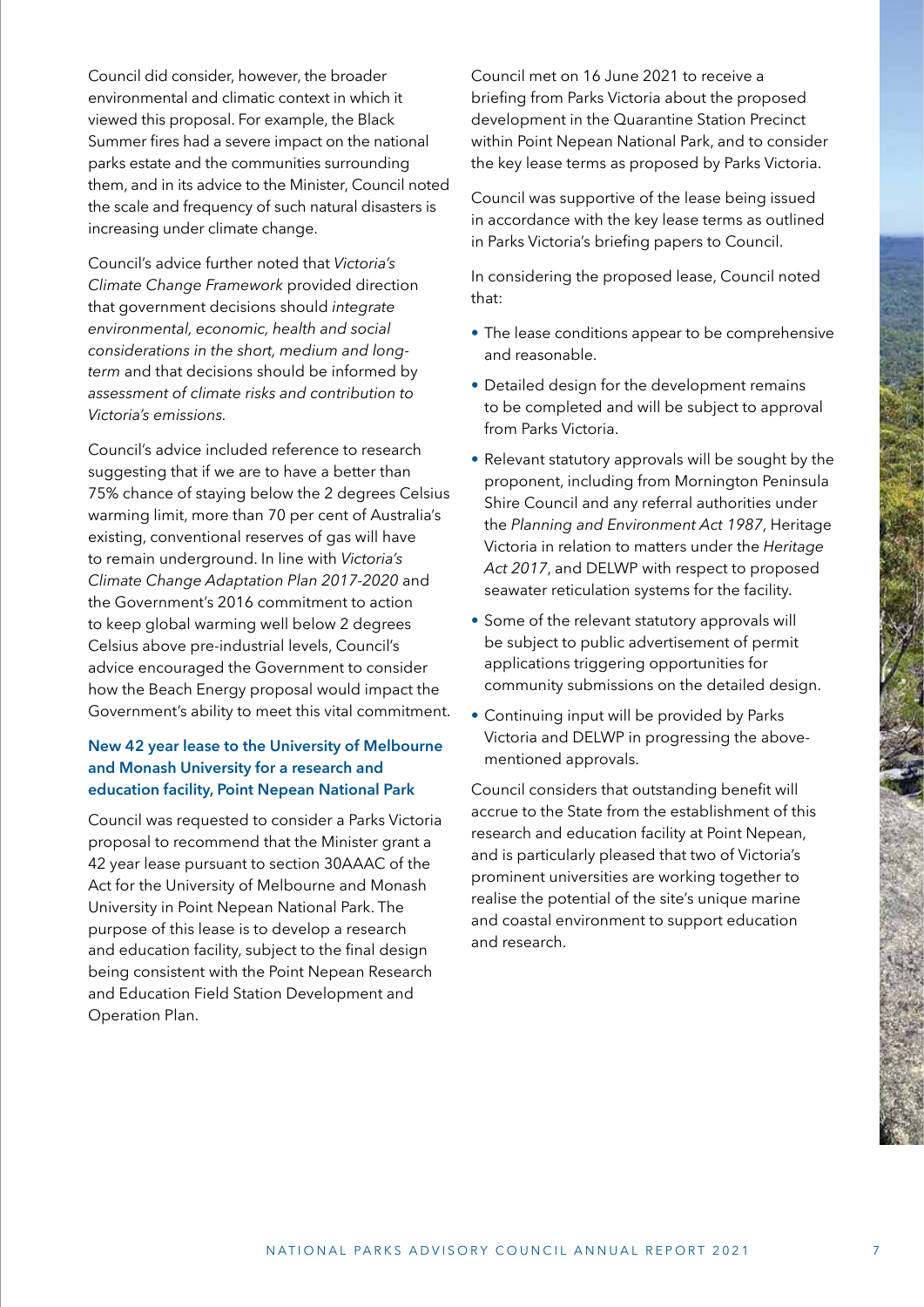#### <span id="page-9-0"></span>**Mountain Bike Strategy**

In view of the growing sport and recreation of mountain biking, particularly as it relates to the use and construction of trails in parks managed under the Act and the broader Victorian public land estate, Council wrote to the Minister suggesting that it would be very supportive of the development of a statewide Victorian Mountain Bike Strategy.

The success of Derby in Tasmania has seen many communities in Victoria wanting to replicate that success and undertake initial work into planning for large mountain bike 'hubs', with Crown land and often national parks being seen as the most suitable land. Council noted Omeo and Warburton are just two of the proposed trail/hub/parks.

Council encourages and supports appropriate use of land with the eventual outcomes of 'Healthy Parks, Healthy People'. Council is of the opinion that the development of a statewide Victorian Mountain Bike Strategy is needed to help guide the development of the most appropriate mountain bike trails (and hubs and parks) in locations that minimise impacts on park conservation values and maximise benefit to local and visitor economies, aligned to the market needs over the next ten years.

Council noted that other jurisdictions that have developed these types of planning frameworks have successfully developed trails and mountain bike parks, attracting appropriate use and commensurate economic, social and health benefits into areas that minimise environmental impact, and meet the market needs.

Such a strategy for Victoria would also provide a strong planning 'signal' to local government authorities as well as the growing mountain bike industry. The Victorian Mountain Bike Strategy could capture, among other things, where proposed mountain bike facility developments are most suitable, as well as signalling where they are not suitable.

Council expressed it would be very supportive of the Minister working with DELWP, Parks Victoria, and other land managers, as well as Sport and Recreation Victoria (SRV) and the mountain biking industry, to initiate this strategy.

Subsequently, the Minister confirmed that SRV had funded AusCycling for a project to better understand mountain biking and future opportunities for the activity in Victoria, and furthermore, that DELWP, Parks Victoria and local government representatives would be involved to support any future statewide strategy.





*Mountain-biking in Bright. Port Campbell National Park.*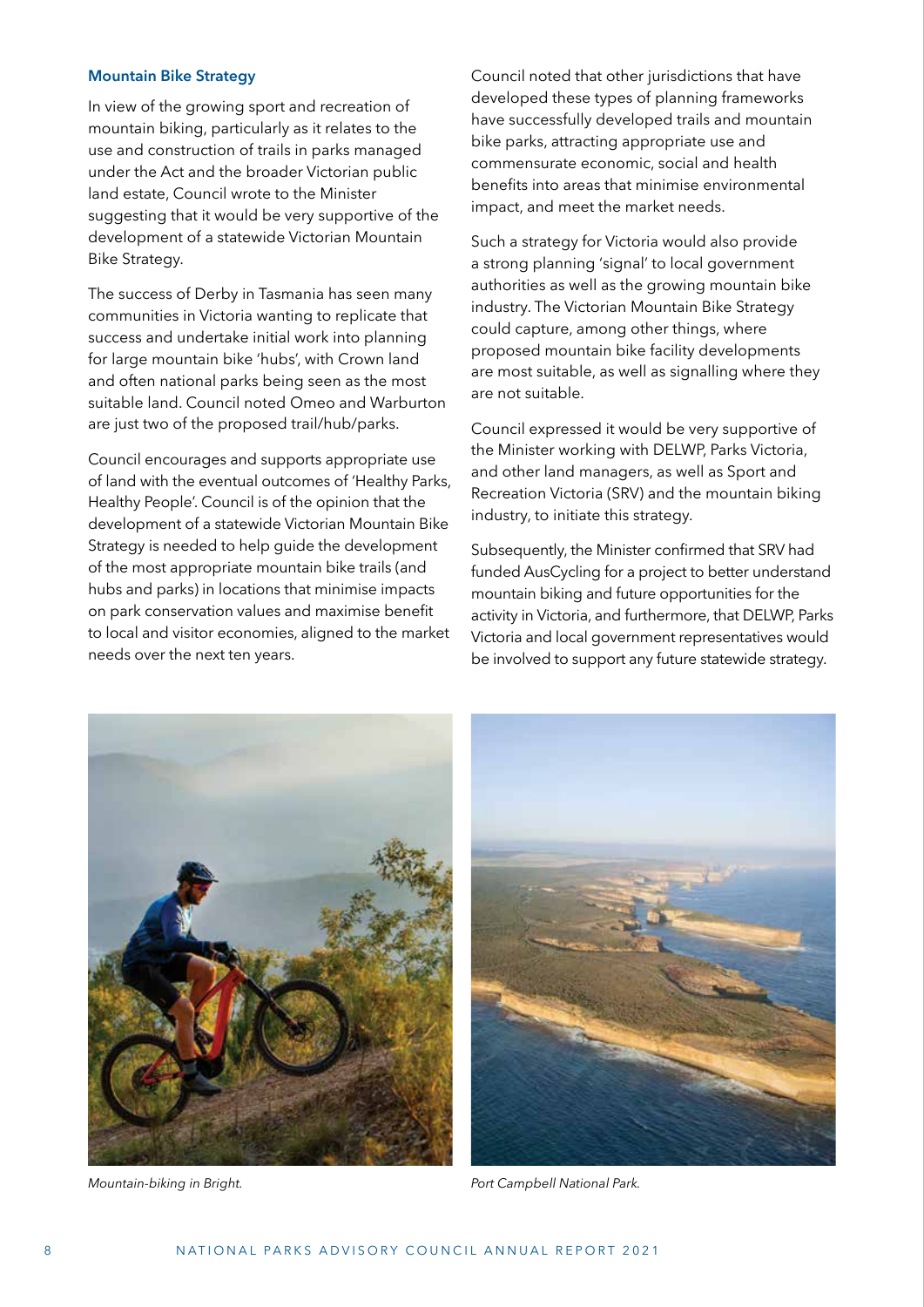# <span id="page-10-0"></span>**Attendance at meetings**

Attendance at meetings by members in the reporting period is shown in Table 2.

# Table 2: Attendance at meetings

|                                                                     | <b>Number of meetings attended</b> |
|---------------------------------------------------------------------|------------------------------------|
| Mr Doug Humann                                                      | $1$ of $1$                         |
| Mr Adam McLean                                                      | $4$ of 5                           |
| Ms Anna Foley                                                       | $5$ of $5$                         |
| Mr Michael Fendley                                                  | $3$ of 5                           |
| Ms Judy Dixon                                                       | $5$ of $5$                         |
| Mr Chris Rose                                                       | $5$ of $5$                         |
| Dr Mary-Jane Rogers                                                 | $5$ of $5$                         |
| Associate Professor Ursula de Jong                                  | $5$ of $5$                         |
| DELWP - Permanent invitee, non-member - Ms Frances Northeast        | $5$ of $5$                         |
| Parks Victoria - Permanent invitee, non-member - Mr Matthew Jackson | $5$ of $5$                         |

# **Presentations**

A list of the presentations to Council during the year is included in Table 3.

# Table 3: Presentations to Council

| <b>Title</b>                                                                                                        | <b>Presenter</b>                                                                                                                                                                                                                                                                                                                                                                                                                                   | <b>Date</b>     |
|---------------------------------------------------------------------------------------------------------------------|----------------------------------------------------------------------------------------------------------------------------------------------------------------------------------------------------------------------------------------------------------------------------------------------------------------------------------------------------------------------------------------------------------------------------------------------------|-----------------|
| <b>Presentations at meetings</b>                                                                                    |                                                                                                                                                                                                                                                                                                                                                                                                                                                    |                 |
| Presentation to Council on proposed<br>lease agreement - Mountain Bike Trail,<br>Beechworth Historic Park           | Mr Stuart Hughes (PV - Director Park Planning), and Mr<br>Daniel McLaughlin (PV - Regional Director Northern<br>Region)                                                                                                                                                                                                                                                                                                                            | 6 October 2020  |
| Presentation to Council on the National<br>Centre For Coasts, Environments and<br>Climate Change, Point Nepean      | Mr Stuart Hughes (PV - Director Park Planning)                                                                                                                                                                                                                                                                                                                                                                                                     | 6 October 2020  |
| Presentation to Council by Indigo Shire<br>Council regarding Mountain Bike Trail,<br>Beechworth Historic Park       | Mr Trevor lerino (CEO - Indigo Shire) and Mr Ewen<br>Oldmeadow (Manager Capital Projects - Indigo Shire)                                                                                                                                                                                                                                                                                                                                           | 9 December 2020 |
| Presentation to Council on the National<br>Centre For Coasts, Environments and<br>Climate Change, Point Nepean      | Mr Stuart Hughes (PV - Director Park Planning), Mr Jim<br>McCluskey (Deputy Vice Chancellor Research, University<br>of Melbourne), Mr Marc Parlange (Provost & Senior Vice<br>President, Monash University), Mr Jordan Nash (Dean of<br>Science, Monash University), Ms Michelle Augier (Project<br>Director, University of Melbourne) and Ms Liz Sonenberg<br>(Pro-Vice Chancellor Research Infrastructure & Systems,<br>University of Melbourne) | 9 December 2020 |
| Presentation to Council by Beach Energy<br>Limited on production of gas (Port<br>Campbell National Park drill line) | Ms Catriona King (Environmental Advisor), Ms Sam<br>Moloney (Project Manager) and Mr Blair McNaught<br>(Community Relations Manager)                                                                                                                                                                                                                                                                                                               | 16 March 2021   |
| Presentation to Council on Parks Victoria<br><b>Built Heritage Management</b>                                       | Mr Tony Varcoe (PV - Director Community Programs)<br>and Mr Paul Roser (PV - Manager Heritage Partnerships)                                                                                                                                                                                                                                                                                                                                        | 16 March 2021   |
| Presentation to Council on NP Act<br>lease for the new Point Nepean Climate<br>Research Centre                      | Mr Stuart Hughes (PV - Director Park Planning)                                                                                                                                                                                                                                                                                                                                                                                                     | 16 June 2021    |
| Update to Council on Yallock-Bulluk<br>Marine and Coastal Park                                                      | Ms Cass Philippou (DELWP - Land and Built Environment<br>Program Officer)                                                                                                                                                                                                                                                                                                                                                                          | 21 June 2021    |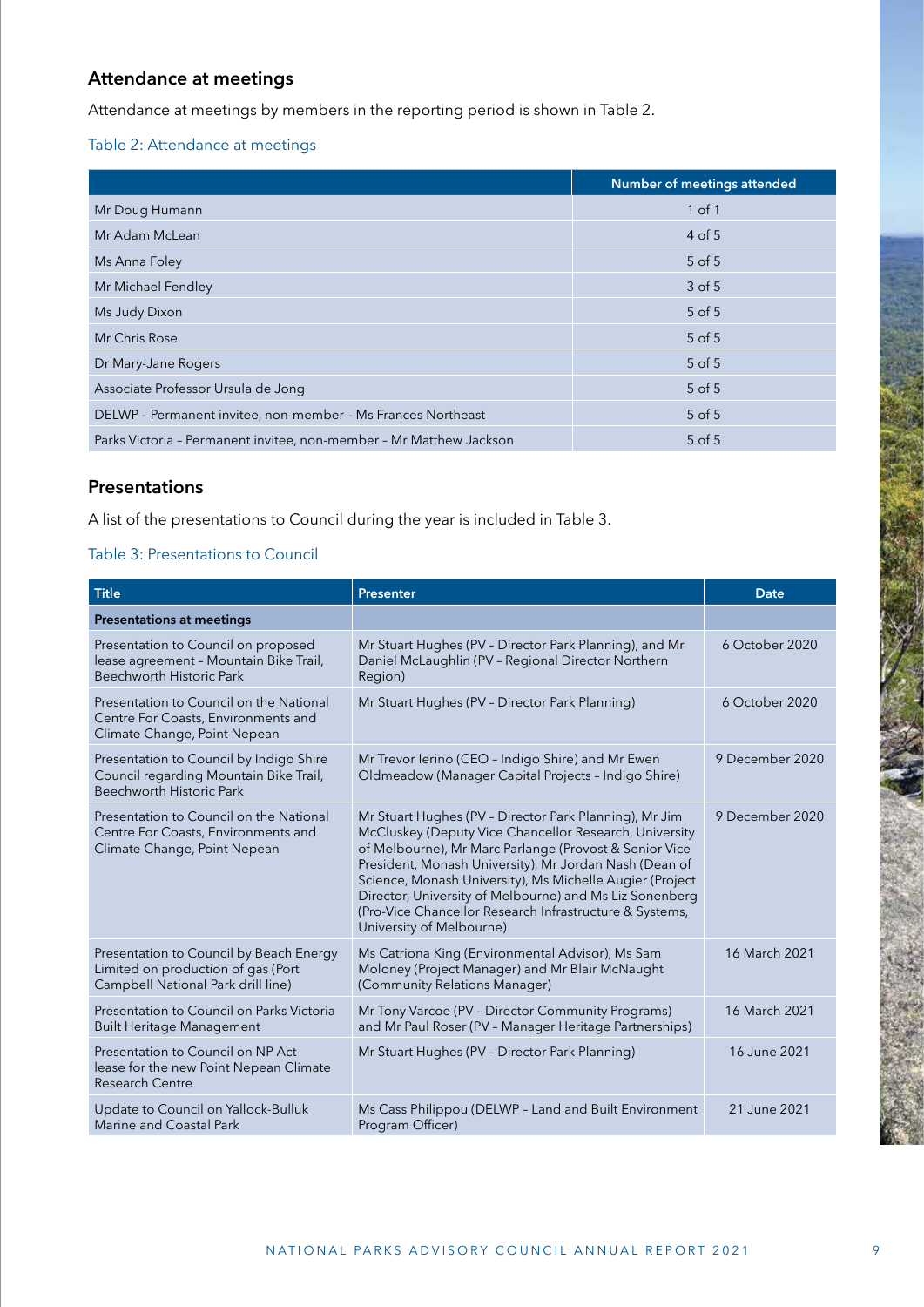# <span id="page-11-0"></span>**Expenditure**

DELWP provides Council with an executive officer to support its work. Council complied with departmental policies in performing its functions throughout the reporting period. Financial and other information relating to the *Financial Management Act 1994* is included in the department's annual report for 2020–21. Table 4 summarises the expenditure of Council in 2020–21 compared with 2019–20.

# Table 4: Expenditure incurred by Council in undertaking its responsibilities

|                          | 2019-20   | 2020-21   |
|--------------------------|-----------|-----------|
| Meeting fees             | 8.104.40  | 6,900.00  |
| Other operating expenses | 12.270.24 | 3.788.56  |
| Total                    | 20,374.64 | 10,688.56 |

# **Consultancies below \$10,000**

None

### **Consultancies above \$10,000**

None

# **Administration**

#### **Corporate governance**

Council has adopted and adapted the following DELWP policies and procedures:

- Code of Conduct
- Conflict of Interest
- Meetings and decision-making
- Dispute Resolution
- Gifts, benefits and hospitality
- Performance Assessment.

# **Workforce Data**

As at 30 June 2021 the Council secretariat consisted of one staff member:

• Sylvie Bideau – Executive Officer

There was no change in the number of ongoing staff positions in the secretariat from the previous financial year. Council staff are also included in the employment statistics for DELWP in 2020–21.

Council is committed to apply merit and equity principles when appointing staff. The selection processes ensure that applicants are assessed and evaluated fairly and equitably on the basis of the key selection criteria and other accountabilities without discrimination.

# *Public Interest Disclosures Act 2012*

The *Public Interest Disclosure Act 2012* (PID Act) enables people to make a disclosure about corrupt or improper conduct by a public officer or a public body.

Council is a public body for the purposes of the PID Act.

# *What is a public interest disclosure?*

A public interest disclosure is a complaint of corrupt or improper conduct or detrimental action by a public officer or a public body.

'Improper or corrupt conduct' involves substantial mismanagement of public resources, risk to public health or safety or the environment, or corruption.

'Detrimental action' is action taken against a person in reprisal for making a public interest disclosure.

### *How do I make a public interest disclosure?*

You can make a public interest disclosure about Council or its board members, officers or employees by contacting IBAC (details below).

Council is not able to receive protected disclosures.

DELWP has established procedures for the protection of persons from detrimental action in reprisal for making a public interest disclosure about the Council, its board members, officers or employees. You can access Council's procedures on its website at [www.delwp.vic.gov.au](https://www.delwp.vic.gov.au)

# *Independent Broad-based Anti-corruption Commission (IBAC) Victoria*

|        | Address: Level 1, North Tower,       |
|--------|--------------------------------------|
|        | 459 Collins Street,                  |
|        | Melbourne Victoria 3000.             |
| Mail:  | IBAC, GPO Box 24234,                 |
|        | Melbourne Victoria 3001              |
|        | Internet: www.ibac.vic.gov.au        |
| Phone: | 1300 735 135                         |
| Email: | see the website above for the secure |
|        | email disclosure process, which also |
|        | provides for anonymous disclosures.  |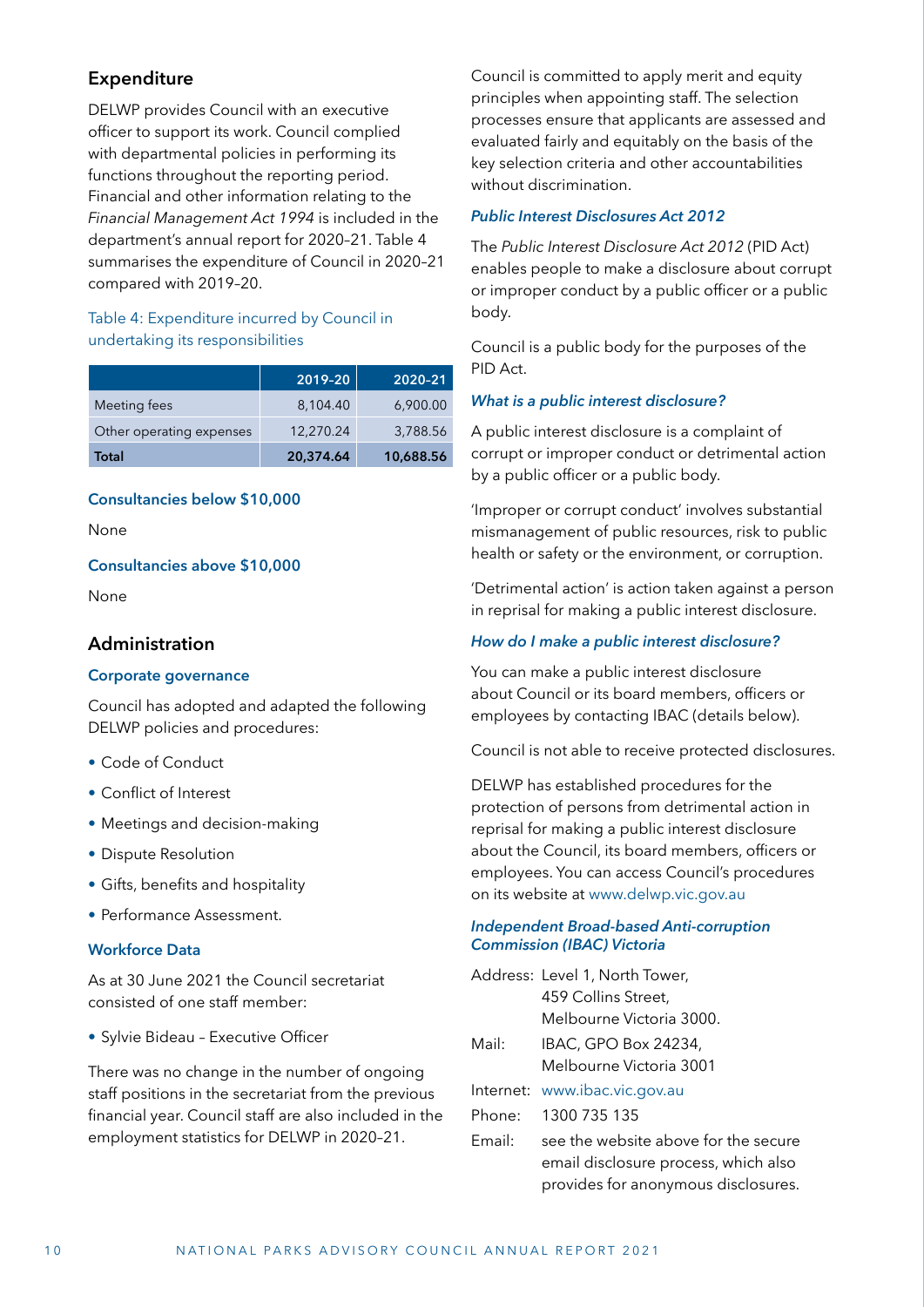# **Compliance with DataVic Access Policy**

Consistent with the Victorian Government's DataVic Access Policy (2012), the Council intends that data tables that it may produce in the future will be available at <https://data.vic.gov.au/>in machine readable format.

# **Victorian Protective Data Security Standards**

Council is a participant in DELWP's Protective Data Security Plan to meet the Victorian Protective Data Security Standards. DELWP has reviewed the activities outlined in the 2020 Protective Data Security Plan and during 2020-21 the identified activities were either implemented or under implementation.

#### **Summary of environmental performance**

Council makes use of DELWP offices and facilities to perform its functions and the reporting requirement of the office is met by DELWP. Council participates fully in a range of environmental programs undertaken by DELWP.

#### **Statement of availability of other information**

Any information retained by Council relating to its activities is available on request, subject to the provisions of the *Freedom of Information Act 1982*.

# **Occupational health and safety policy**

Council utilises DELWP Occupational Health and Safety policies and procedures.

# **Public administration employment and conduct principles**

Victorian Public Service merit and equity principles are applied in the appointment and management of staff. Council follows the merit and equity principles used by DELWP, in accordance with Government directives and the *Public Administration Act 2004*.

Victorian Public Service merit and equity principles are applied in the appointment and management of staff. Council follows the merit and equity principles used by DELWP, in accordance with Government directives and the *Public Administration Act 2004*.

# *Freedom of Information Act 1982*

The Council is an agency under the *Freedom of Information Act 1982*, and it complies with the procedures prescribed under which members of the public may gain access to information held by agencies. A decision to release information is made by an authorised officer. Contact:

DELWP FOI Unit Phone: (03) 7022 6530 Email: [foi.unit@delwp.vic.gov.au](mailto:foi.unit@delwp.vic.gov.au)

No Freedom of Information requests were made during the 2020–21 reporting period.

An application fee applies. The fee from 1 July 2021 is \$30.10.

#### **Risk management**

While Council examines the risks of delivery of its particular work functions and objectives on an ongoing basis, it relies on the DELWP risk management framework and internal audit of financial and other administrative systems used by its secretariat. Please refer to the DELWP annual report for further information.

#### **DELWP Annual Report**

DELWP's Annual Report can be found at [www.delwp.vic.gov.au/our-department/annual-report](https://www.delwp.vic.gov.au/our-department/annual-report)

#### **Contacting Council**

National Parks Advisory Council c/ Environment and Climate Change Group Department of Environment, Land, Water & Planning Level 39 – 2 Lonsdale Street MELBOURNE, VIC 3000. [www.delwp.vic.gov.au](https://www.delwp.vic.gov.au)

Council can be contacted by phone or email through the DELWP Customer Contact Centre:

Phone: 136 186

Email: [customer.service@delwp.vic.gov.au](mailto:customer.service@delwp.vic.gov.au)